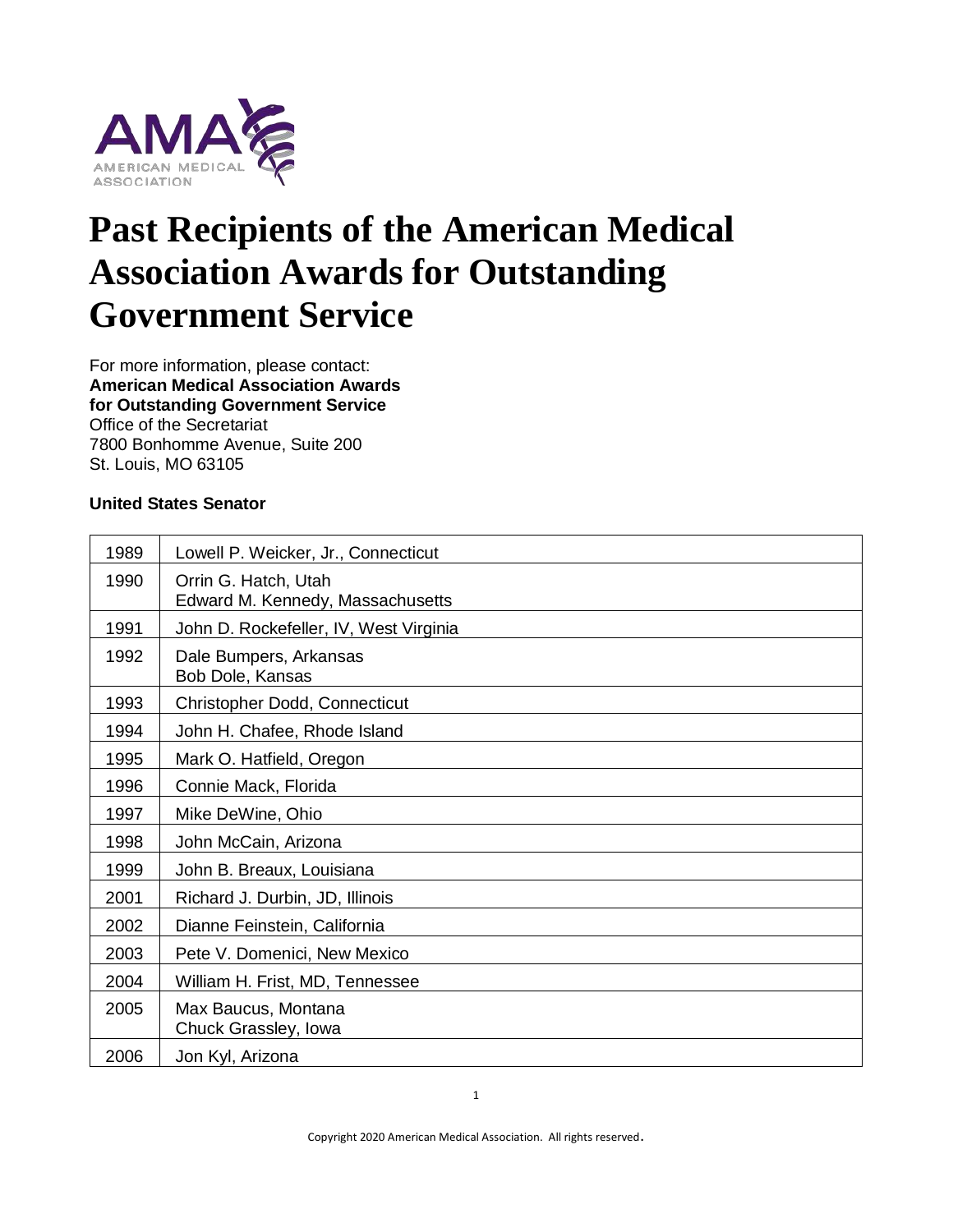| 2007 | Gordon H. Smith, Oregon          |
|------|----------------------------------|
| 2008 | Tom Harkin, Iowa                 |
| 2009 | Edward M. Kennedy, Massachusetts |
| 2012 | Debbie Stabenow, Michigan        |
| 2015 | Irene Aguilar, MD, Colorado      |
| 2017 | John Barrasso, MD, Wyoming       |
| 2019 | Lamar Alexander, Tennessee       |

## **United States Representative**

| 1989 | Henry A. Waxman, California                                |
|------|------------------------------------------------------------|
| 1990 | William H. Natcher, Kentucky                               |
| 1991 | J. Roy Rowland, MD, Georgia<br>C. W. "Bill" Young, Florida |
| 1992 | Charles B. Rangel, New York                                |
| 1993 | Charles W. Stenholm, Texas                                 |
| 1994 | Nancy Johnson, Connecticut                                 |
| 1995 | <b>Bill Archer, Texas</b>                                  |
| 1996 | John Edward Porter, Illinois                               |
| 1997 | Marge Roukema, New Jersey                                  |
| 1998 | Greg Ganske, MD, Iowa<br>Louis Stokes, Ohio                |
| 1999 | Benjamin L. Cardin, Maryland                               |
| 2000 | John D. Dingell, Michigan<br>Charlie Norwood, DDS, Georgia |
| 2001 | Michael Bilirakis, Florida                                 |
| 2002 | Constance A. Morella, Maryland                             |
| 2003 | James C. Greenwood, Pennsylvania                           |
| 2004 | William M. Thomas, California                              |
| 2006 | J. Dennis Hastert, Illinois                                |
| 2007 | Sherrod Brown, Ohio                                        |
| 2008 | Steny H. Hoyer, Maryland                                   |
| 2009 | Nathan Deal, Georgia                                       |
| 2010 | Donna Christensen, MD, U.S. Virgin Islands                 |
| 2011 | Rosa L. DeLauro, Connecticut                               |
| 2012 | Allyson Y. Schwartz, Pennsylvania                          |
| 2014 | Fred Upton, Michigan                                       |
| 2015 | Michael C. Burgess, MD, Texas                              |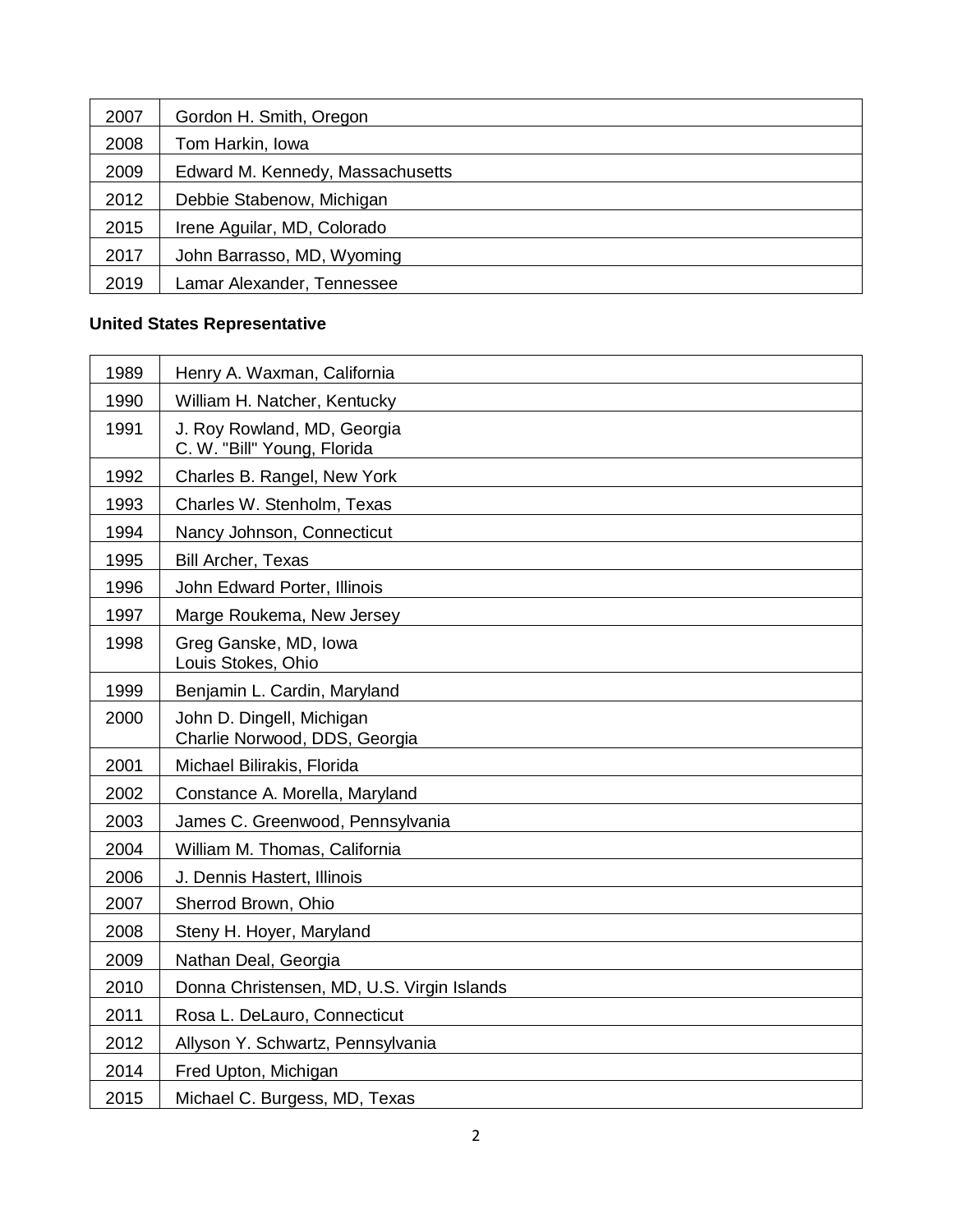| 2016 | John Boehner, Ohio<br>Nancy Pelosi, California |
|------|------------------------------------------------|
| 2017 | Phil Roe, MD, Tennessee                        |
| 2020 | Raul Ruiz, MD, California                      |

# **Member of the Executive Branch by Presidential Appointment**

| 1989 | C. Everett Koop, MD, Surgeon General of the United States                                                                                                                                                         |
|------|-------------------------------------------------------------------------------------------------------------------------------------------------------------------------------------------------------------------|
| 1990 | Louis W. Sullivan, MD, Secretary of Health and Human Services                                                                                                                                                     |
| 1991 | Margaret M. Heckler, former Secretary of Health and Human Services                                                                                                                                                |
| 1992 | Antonia C. Novello, MD, Surgeon General of the United States                                                                                                                                                      |
| 1993 | Philip R. Lee, MD, Assistant Secretary for Health, Health and Human Services                                                                                                                                      |
| 1994 | J. Jarrett Clinton, MD, MPH, former Assistant Secretary of Defense, Regional Health<br>Administrator, Region V, Georgia                                                                                           |
| 1996 | David Satcher, MD, PhD, Director, Center for Disease Control and Prevention                                                                                                                                       |
| 1997 | Donna Shalala, Secretary, U.S. Department of Health and Human Services                                                                                                                                            |
| 1998 | Kenneth W. Kizer, MD, MPH, Under Secretary for Health, U.S. Department of Veterans<br>Affairs                                                                                                                     |
| 1999 | Ricardo Martinez, MD, Administrator, National Highway Traffic Safety Administration                                                                                                                               |
| 2000 | John M. Eisenberg, MD, Director, Agency for Healthcare Research and Quality, U.S.<br>Department of Health and Human Services                                                                                      |
| 2001 | Jeffrey P. Koplan, MD, MPH, Director, Centers for Disease Control and Prevention                                                                                                                                  |
| 2002 | William H. Foege, MD, MPH, Former Director, Centers for Disease Control and<br>Prevention                                                                                                                         |
| 2003 | Tommy G. Thompson, Secretary, Department of Health and Human Services                                                                                                                                             |
| 2004 | Mark B. McClellan, MD, PhD, Commissioner, Food and Drug Administration                                                                                                                                            |
| 2005 | William Winkenwerder, Jr., MD, MBA, Assistant Secretary of Defense for Health Affairs                                                                                                                             |
| 2006 | Carolyn Clancy, MD, Director, Agency for Healthcare Research and Quality                                                                                                                                          |
| 2007 | Margaret J. Giannini, MD, FAAP, Director, Office on Disability, US Department of Health<br>and Human Services                                                                                                     |
| 2009 | Jeffrey William Runge, MD, FACEP, President, Biologue, Inc.                                                                                                                                                       |
| 2010 | Vice Admiral John Mateczun, MD, Commander, Joint Task Force, National Capital Region<br>Medical                                                                                                                   |
| 2011 | R. Gil Kerlikowske, Commander, Director, White House Office of National Drug Control<br>Policy                                                                                                                    |
| 2013 | Donald Berwick, MD, former Administrator of the Centers for Medicare and Medicaid<br>Services                                                                                                                     |
| 2015 | Bruce G. Gellin, MD, MPH Deputy Assistant Secretary for Health Director, National<br>Vaccine Program Office, Office of the Assistant Secretary for Health, U.S. Department of<br><b>Health and Human Services</b> |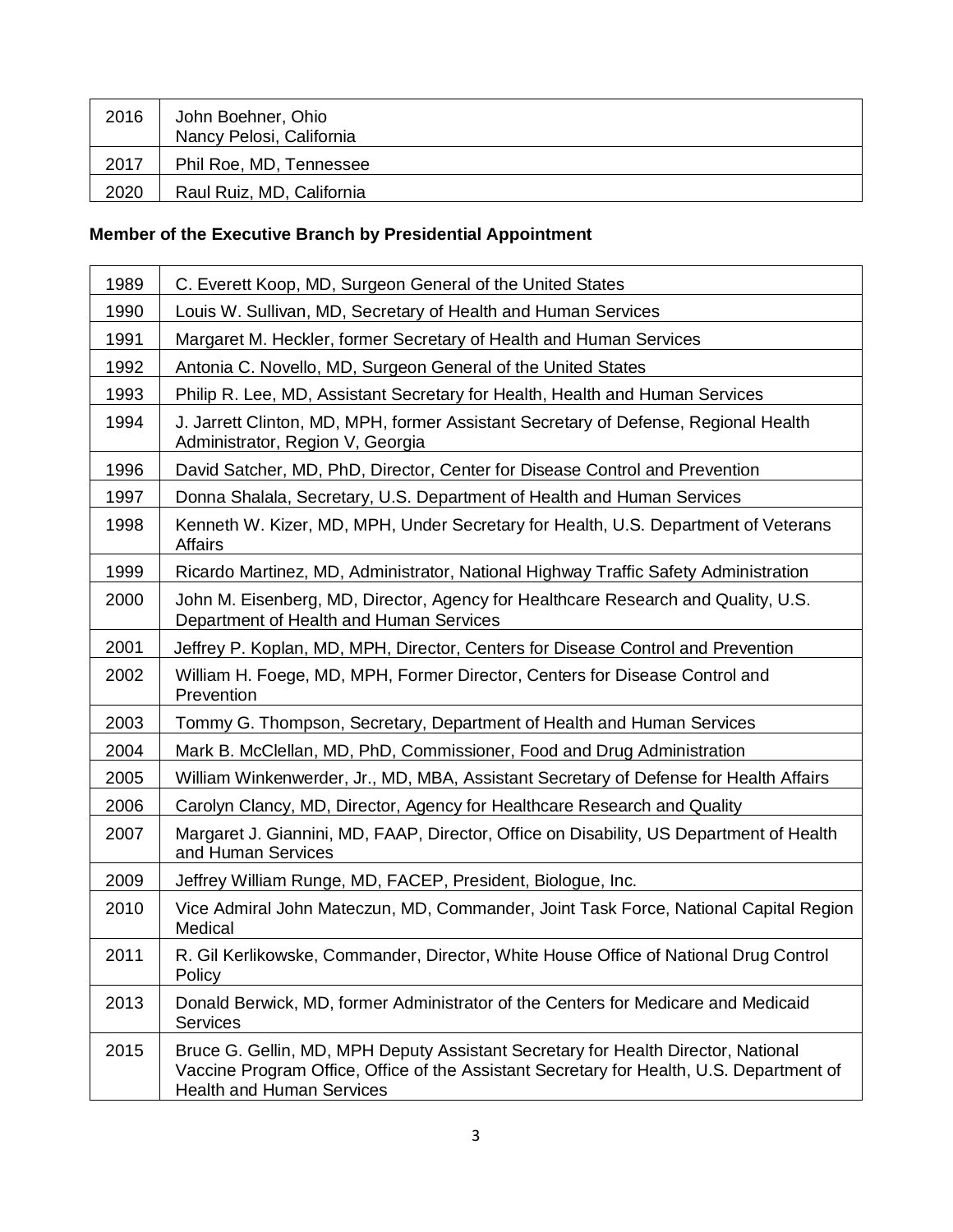| 2017 | Andrew M. Slavitt, Acting Administrator, Centers for Medicare & Medicaid Services |
|------|-----------------------------------------------------------------------------------|
| 2019 | Scott Gottlieb, MD, Commissioner, U.S. food and Drug Administration               |

#### **Member of the Executive Branch in Career Public Service**

| 1989 | Donald A. B. Lindberg, MD, Director, Library of Medicine, NIH                                                                                                                            |
|------|------------------------------------------------------------------------------------------------------------------------------------------------------------------------------------------|
|      | Ruth L. Kirschstein, MD, Director, National Institute of General Medical Sciences, NIH                                                                                                   |
| 1991 | William F. Raub, PhD, former Deputy Director, NIH                                                                                                                                        |
| 1992 | Anthony S. Fauci, MD, Director, National Institute of Allergy and Infectious Diseases;<br>Director, Office of AIDS Research                                                              |
| 1993 | Samuel Broder, MD, Director, National Cancer Institute, NIH                                                                                                                              |
| 1994 | Donald L. Custis, MD, former Surgeon General of the Navy, former Chief Medical Director<br>of Department of Veterans Affairs                                                             |
| 1995 | Kenneth P. Moritsugu, MD, Assistant Surgeon General and Medical Director, Federal<br><b>Bureau of Prisons</b>                                                                            |
| 1996 | E. Ratcliffe Anderson, Jr., MD, former Surgeon General of the U.S. Air Force                                                                                                             |
| 1997 | Kevin R. Kerrigan, MD, Naval Hospital, North Charleston, South Carolina                                                                                                                  |
| 1998 | Claude J.M. Lenfant, MD, Director, National Heart, Lung and Blood Institute National<br>Institutes of Health                                                                             |
| 1999 | Rear Admiral Michael L. Cowan, Deputy Director for Medical Readiness, The Joint Staff                                                                                                    |
|      | Janet Woodcock, MD, Director, Center for Drug Evaluation and Research, Food and<br><b>Drug Administration</b>                                                                            |
| 2000 | Marilyn H. Gaston, MD, Assistant Surgeon General, Associate Administrator Bureau of<br>Primary Health, U.S. Public Health Service                                                        |
|      | Gerald David Fischbach, MD, Director, National Institute of Neurological Disorders and<br>Stroke, National Institutes of Health                                                          |
| 2001 | James P. Bagian, MD, Director, VA National Center for Patient Safety Department of<br><b>Veterans Affairs</b>                                                                            |
| 2002 | Joseph F. Fraumeni, Jr., MD, Director, Division of Cancer Epidemiology and Genetics<br><b>National Cancer Institute</b>                                                                  |
| 2003 | Judith Elaine Fradkin, MD, Director, Division of Diabetes, Endocrinology and Metabolic<br>Diseases, National Institute of Diabetes and Kidney Diseases, National Institutes of<br>Health |
| 2004 | Duane F. Alexander, MD, Director, National Institute of Child Health and Human<br>Development National Institutes of Health                                                              |
| 2005 | Vice Admiral James A. Zimble, MD (USN Ret.), President Emeritus, Uniformed Services<br>University of the Health Sciences                                                                 |
| 2006 | Christopher Allan Percy, MD, Medical Officer and Director of Community Health Services,<br>Northern Navajo Medical Center                                                                |
| 2007 | Douglas R. Lowy, MD, Chief, Laboratory of Cellular Oncology, Center for Cancer<br>Research, National Cancer Institute, National Institutes of Health                                     |
|      | John T. Schiller, PhD, Principal Investigator, Neoplastic Disease Section, Laboratory of                                                                                                 |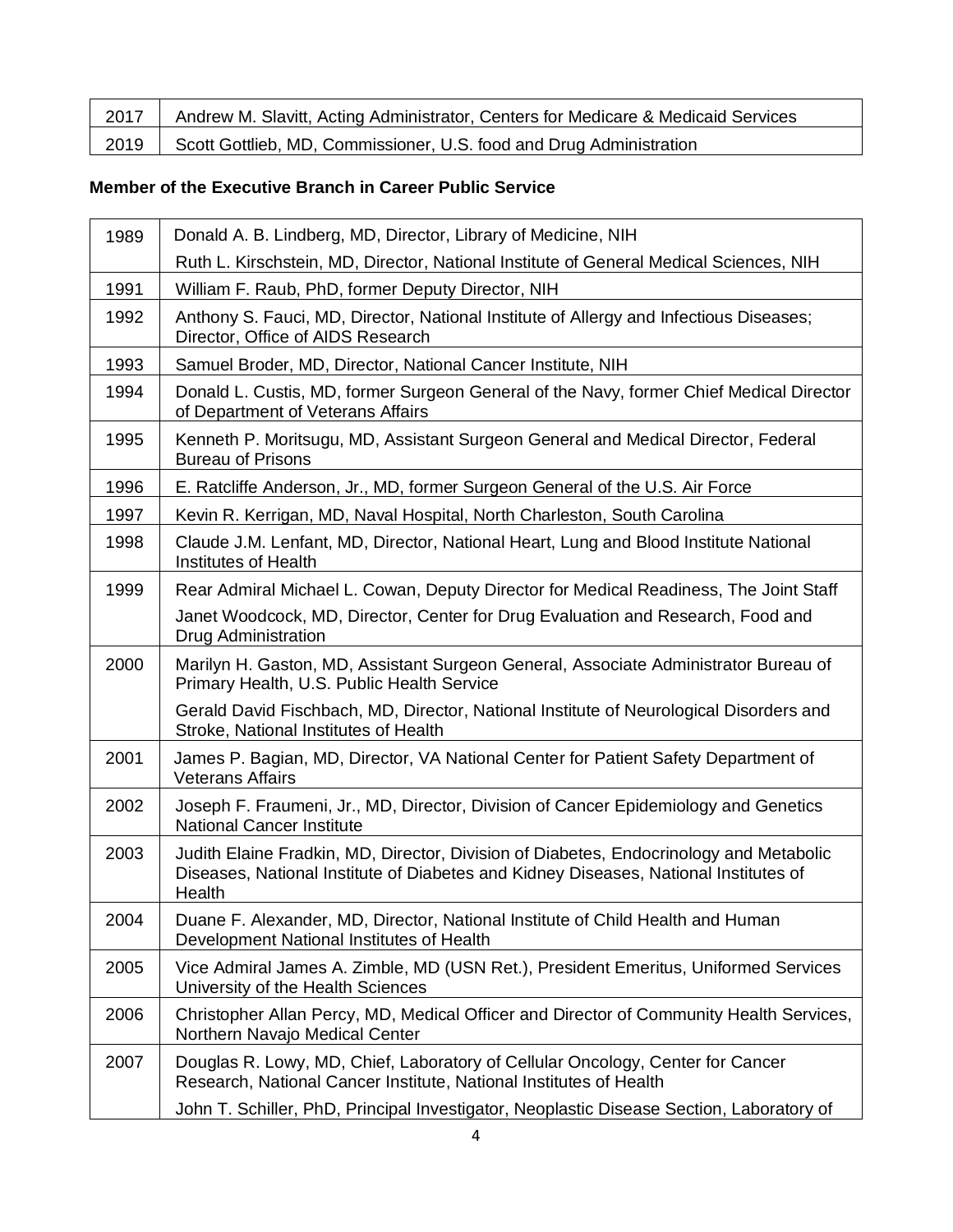|      | Cellular Oncology, Center for Cancer Research, National Cancer Institute, National<br><b>Institutes of Health</b>                                                                                                                                            |
|------|--------------------------------------------------------------------------------------------------------------------------------------------------------------------------------------------------------------------------------------------------------------|
| 2008 | W. Marston Linehan, MD, Chief, Urologic Oncology Branch Center for Cancer Research<br><b>National Cancer Institute</b>                                                                                                                                       |
| 2009 | D. Joe Boone, PhD, Associate Director for Science, Division of Laboratory Systems<br>National Center for Preparedness, Detection and Control of Infectious Diseases Centers<br>for Disease Control and Prevention                                            |
| 2010 | Ira Pastan, MD, Chief of the Molecular Biology Laboratory, National Institute of Health's<br>Center for Cancer Research                                                                                                                                      |
| 2011 | William A. Gahl, MD, PhD, Clinical Director, National Human Genome Research Institute,<br>Director, intramural program of the National Institutes of Health Office of Rare Diseases,<br>Director, National Institutes of Health Undiagnosed Diseases Program |
| 2012 | Leon Esterowitz, PhD, Program Director, Biophotonics, Directorate for Engineering,<br><b>National Science Foundation</b>                                                                                                                                     |
| 2013 | Thomas R. Insel, MD, Director, National Institute of Mental Health                                                                                                                                                                                           |
| 2014 | Paul K. Carlton, Jr., MD, Lt. Gen., United States Air Force (Ret.)                                                                                                                                                                                           |
| 2015 | Dale P. Sandler, PhD, Senior Investigator, Epidemiology Branch/Chronic Disease<br>Epidemiology Group, National Institutes of Environmental Health Sciences                                                                                                   |
| 2016 | Karen Midthun, MD, Director, Center for Biologics Evaluation and Research                                                                                                                                                                                    |
| 2017 | Janine Austin Clayton, MD, Associate Director for Research on Women's Health and<br>Director of the Office of Research on Women's Health, National Institutes of Health                                                                                      |
|      | Patrick Conway, MD, MSc, Deputy Administrator for Innovation and Quality and Chief<br>Medical Officer, Centers for Medicare & Medicaid Services                                                                                                              |
| 2018 | Michael Marc Gottesman, MD, Deputy Director, Intramural Reseach Lab Chief, Center for<br>Cancer Research National Institutes of Health                                                                                                                       |
| 2019 | Steven A. Rosenberg, MD, PhD, Chief, Surgery Branch, National Cancer Institute                                                                                                                                                                               |
| 2020 | Nora D. Volkow, MD, Director, National Institute on Drug Abuse, National Institutes of<br>Health                                                                                                                                                             |
| 2020 | Martha Sedegah, PhD, Director, Clinical Immunology and Parasitology, Malaria<br>Department, Naval Medical Research Center                                                                                                                                    |
| 2021 | Darlene Chee, CEO Indian Health Service, Navajo Area Chinle Comprehensive<br><b>Healthcare Facility</b>                                                                                                                                                      |

## **Member of the Executive Branch of the Federal Government in Career Military Service**

| 2000 | Lieutenant General Ronald R. Blanck, DO, USA, Surgeon General United States Army                                   |
|------|--------------------------------------------------------------------------------------------------------------------|
| 2001 | Rear Admiral Joyce Johnson, DO, MA, Director of Health and Safety, United States<br><b>Coast Guard</b>             |
| 2002 | Lieutenant General Paul K. Carlton, Jr., MC, CFS, Surgeon General, United States Air<br>Force                      |
|      | Captain Daniel Carucci, MD, Director, Malaria Program, Naval Medical Research Center,<br><b>United States Navy</b> |
| 2003 | Captain Daniel Carucci, MD, Director, Malaria Program, Naval Medical Research Center,                              |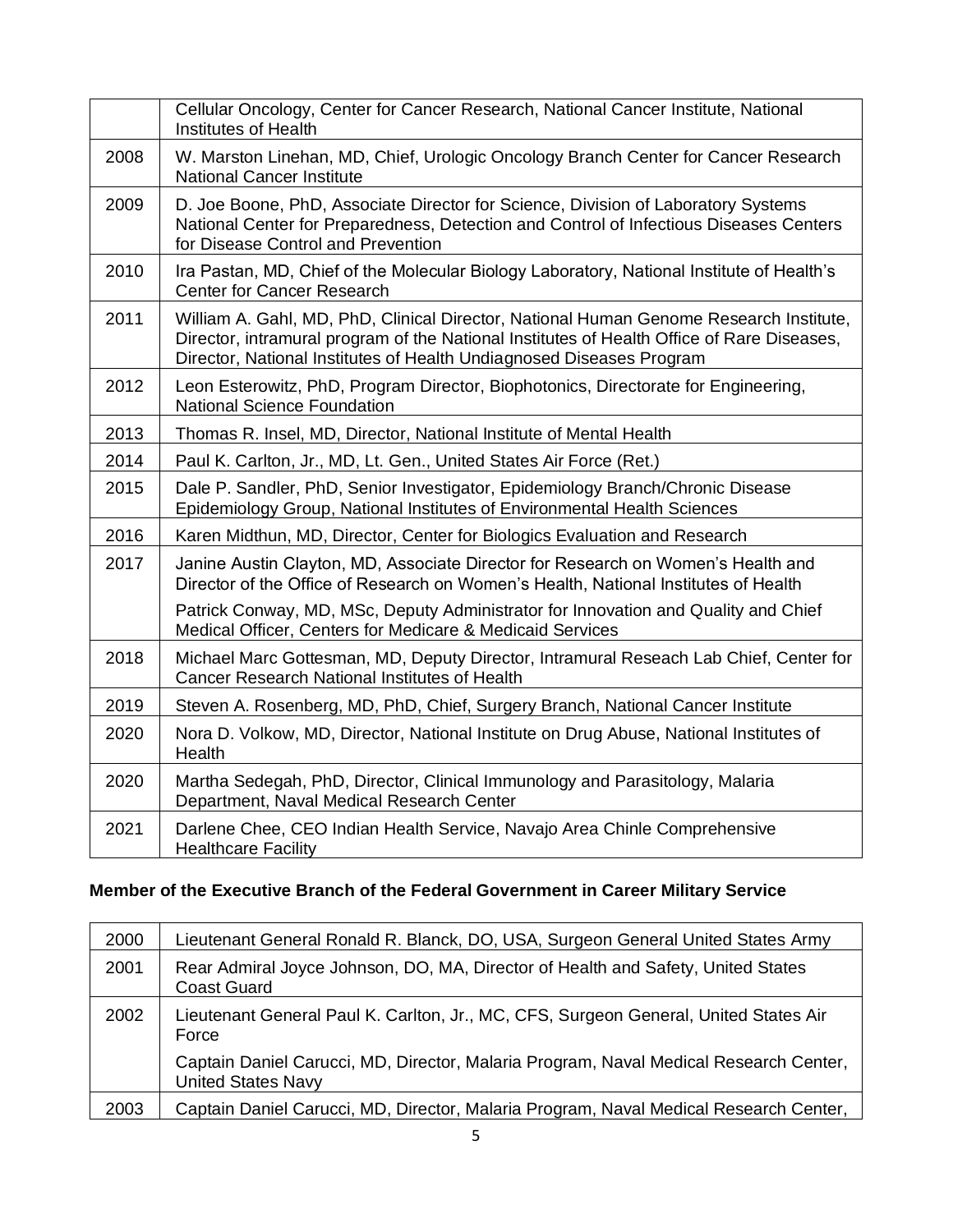|      | <b>United States Navy</b>                                                              |
|------|----------------------------------------------------------------------------------------|
| 2011 | Vice Admiral Adam M. Robinson, Jr., MD, Surgeon General, United States Navy            |
| 2012 | Lieutenant General Eric B. Schoomaker, MD, PhD, Surgeon General and Command            |
|      | General, USA MEDCOM, United States Army                                                |
| 2013 | Major General Kimberly Siniscalchi, Assistant Surgeon General, United States Air Force |
| 2018 | Lt. General Mark A. Ediger, MD, Surgeon General, United States Air Force               |

#### **Governor or Statewide Elected Official**

| 1989 | William Donald Schaefer, Governor, Maryland                                                                        |
|------|--------------------------------------------------------------------------------------------------------------------|
| 1993 | Brereton C. Jones, Governor, Kentucky                                                                              |
| 1994 | Michael O. Leavitt, Governor, Utah                                                                                 |
| 1995 | Parris N. Glendening, Governor, Maryland                                                                           |
| 1996 | Pierre Howard, Lieutenant Governor, Georgia                                                                        |
| 1997 | George E. Pataki, Governor, New York                                                                               |
|      | Mike Moore, Attorney General, Mississippi                                                                          |
| 1998 | Howard Dean, MD, Governor, Vermont                                                                                 |
| 1999 | Christine Todd Whitman, Governor, New Jersey                                                                       |
| 2000 | Mel Carnahan, Governor, Missouri                                                                                   |
| 2001 | Richard Blumenthal, Attorney General, Connecticut                                                                  |
| 2002 | John W. Oxendine, Commissioner of Insurance and Fire Safety, Georgia                                               |
| 2004 | Jeb Bush, Governor, State of Florida                                                                               |
| 2005 | Drew Edmondson, JD, Attorney General, State of Oklahoma                                                            |
| 2006 | Susan Combs, Commissioner, Texas Department of Agriculture                                                         |
|      | Joe Manchin, III, Governor, State of West Virginia                                                                 |
| 2008 | M. Jodi Rell, Governor, State of Connecticut                                                                       |
| 2009 | Rick Perry, Governor, State of Texas                                                                               |
| 2010 | John Baldacci, Governor, State of Maine                                                                            |
|      | Sandy Praeger, Commissioner, Kansas Insurance Department                                                           |
| 2013 | Anthony G. Brown, Maryland Lieutenant Governor                                                                     |
| 2015 | Mike Beebe, Governor, State of Arkansas                                                                            |
| 2016 | Lieutenant General Thomas W. Travis, MD, (Ret.), 21st Air Force Surgeon General,<br><b>United States Air Force</b> |
| 2017 | Dave Jones, Insurance Commissioner, California                                                                     |
| 2018 | Josh Shapiro, JD, Attorney General, The Commonwealth of Pennsylvania                                               |
| 2019 | Charlie Baker, Governor, The Commonwealth of Massachusetts                                                         |
| 2020 | Larry Hogan, Governor, The Sate of Maryland                                                                        |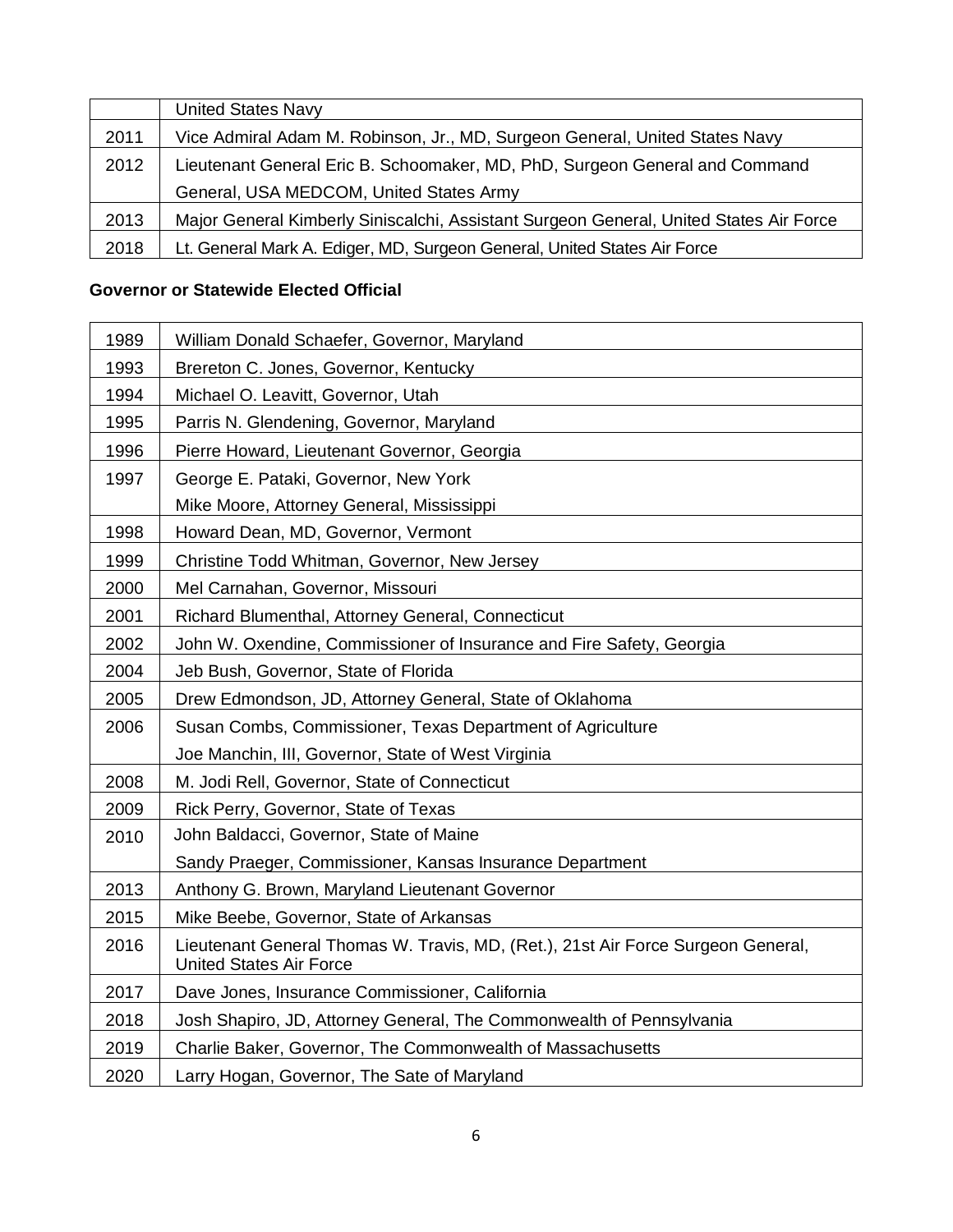#### **Member of a State Legislature**

| 1989 | Ann Wynia, State Representative, Minnesota                       |
|------|------------------------------------------------------------------|
| 1990 | David L. Hobson, State Senator, Ohio                             |
| 1991 | James R. Tallon, Jr., Majority Leader, State Assembly, New York  |
| 1992 | John A. Kitzhaber, MD, President, Oregon State Senate            |
|      | Tarky Lombardi, Jr., State Senator, New York                     |
| 1993 | Sheila Sorensen, BSN, State Senator, Idaho                       |
| 1994 | Terry Friedman, State Assemblyman, California                    |
| 1995 | J. Thomas Coleman, Jr., State Senator, Georgia                   |
|      | David Prosser, Speaker of the State Assembly, Wisconsin          |
| 1996 | Jane Perkins Maroney, State Representative, Delaware             |
|      | William "Doc" Myers, MD, State Senator, Florida                  |
| 1997 | Mark C. Montigny, Massachusetts State Senate                     |
|      | John E. McDonough, Massachusetts House of Representatives        |
| 1998 | Jack Sinagra, New Jersey State Senate                            |
|      | David R. Leitch, Illinois House of Representatives               |
| 1999 | Sandy Praeger, Kansas Senate                                     |
|      | David McAdams Sibley, Texas Senate                               |
|      | Harry Tipton, MD, Wyoming State House of Representatives         |
| 2000 | Jay Bradford, Arkansas State Senate                              |
|      | Bob M. DeWeese, MD, Kentucky House of Representatives            |
| 2001 | Thomas Price, MD, Georgia Senate                                 |
|      | Marcy Morrison, Colorado State Legislature                       |
| 2002 | Patricia Miller, RN, Indiana Senate                              |
|      | Lenny Winkler, Connecticut House of Representatives              |
| 2003 | Judith Robson, RN, MSN, Wisconsin State Senate                   |
|      | Patricia Gray, JD, Texas House of Representatives                |
| 2004 | Jane Nelson, Texas Senate                                        |
|      | Larry Meuli, MD, MPH, FAP, Wyoming State Legislature             |
| 2005 | Vi Simpson, Indiana State Senate                                 |
|      | Dianne White Delisi, Texas House of Representatives              |
| 2006 | Jackie Speier, California State Senate                           |
| 2007 | Toni Harp, Connecticut State Senate                              |
|      | William R. Purcell, MD, North Carolina State Senate              |
| 2008 | Kathleen G. Sgambati, New Hampshire State Senate                 |
|      | Peter T. Ginaitt, RN, EMT, Rhode Island House of Representatives |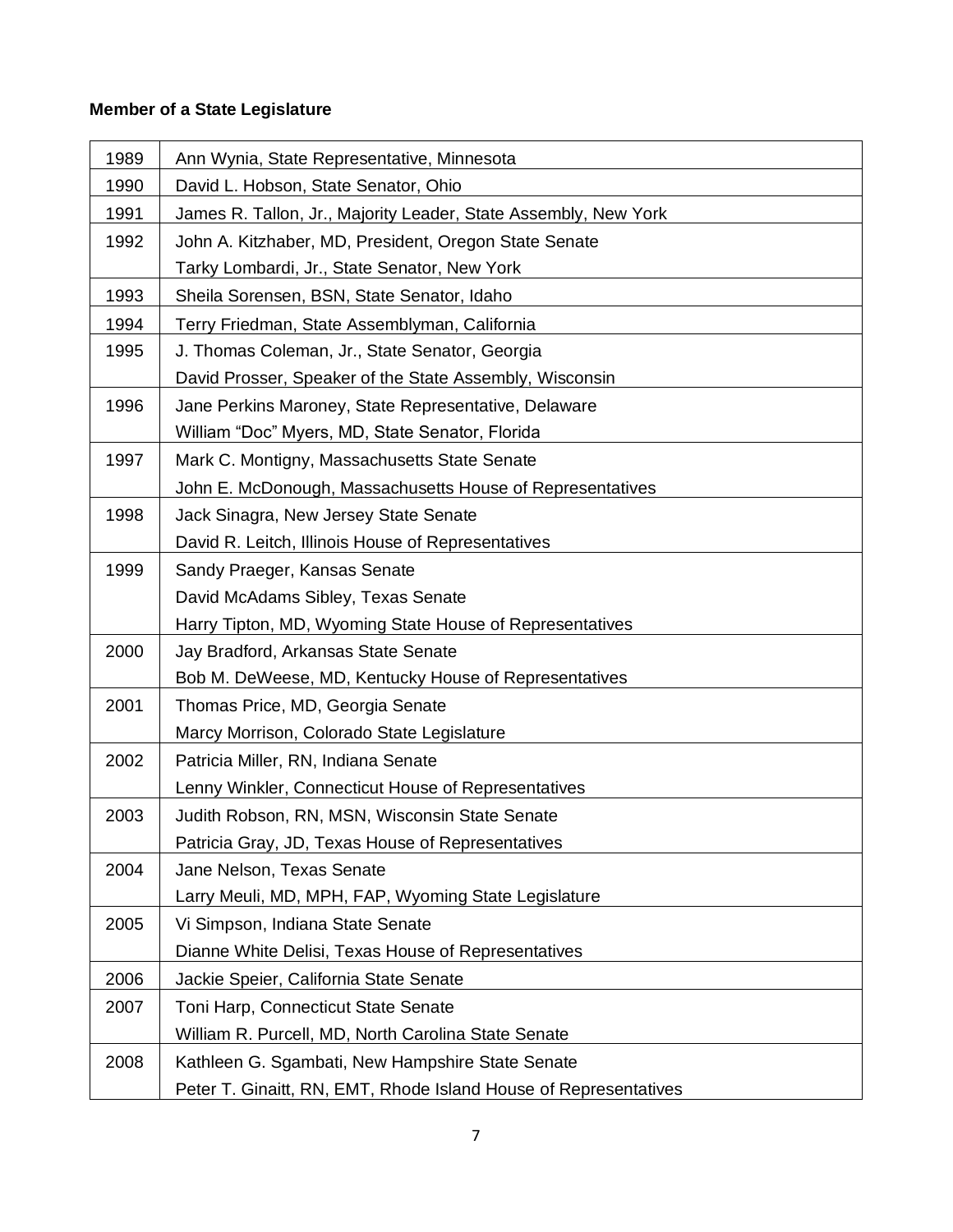| 2009 | Susan G. Paddack, Oklahoma State Senate                                 |
|------|-------------------------------------------------------------------------|
| 2010 | Don Gaetz, Florida State Senate                                         |
|      | Mark Smith, Iowa House of Representatives                               |
| 2011 | Dan K. Morhaim, MD, Deputy Majority Leader, Maryland House of Delegates |
| 2012 | Kemp Hannon, Senator, New York State Senate                             |
| 2013 | Eileen Cody, Washington State Representative                            |
| 2014 | Richard Pan, MD, MPH, California State Representative                   |
| 2015 | Timothy N. Brown, MD, Indiana State Legislature                         |
| 2016 | Gene DiGirolamo, Pennsylvania House of Representatives                  |
|      | Ron Stollings, MD, West Virginia State Senate                           |
| 2017 | Kirk Watson, State Senator, Texas                                       |
|      | John Nygren, State Representative, Wisconsin                            |
| 2018 | Brian E. Shiozawa, MD, Senator, Utah State Senate                       |
| 2019 | Ervin Stone Yen, MD, State Senator, Oklahoma                            |
| 2020 | John McCall Zerwas, MD, Texas House of Representatives                  |

# **Mayor of a City or Chief Executive of a County**

| 1989 | Vincent C. Schoemehl, Mayor, City of St. Louis, Missouri         |
|------|------------------------------------------------------------------|
|      | Gene McNary, Former County Executive, St. Louis County, Missouri |
| 1991 | Charles E. Box, Mayor, Rockford, Illinois                        |
| 1992 | Haden E. McKay, MD, Mayor, Humble, TX                            |
| 1997 | George Liles, MD, Mayor, Concord, North Carolina                 |
| 2000 | Sandra C. Allen, Council Member, District of Columbia            |
| 2018 | Nancy Backus, Mayor, Auburn, Washington                          |

# **Career Public Servant at the State Level**

| 1990 | M. Joycelyn Elders, MD, Director, Department of Health, Arkansas                                      |
|------|-------------------------------------------------------------------------------------------------------|
| 1993 | John C. Lewin, MD, Director, Department of Health, Hawaii                                             |
| 1994 | James D. Bernstein, MD, Director, Office of Rural Health Resource Development, North<br>Carolina      |
| 1995 | Leah Z. Ziskin, MD, MS, Deputy Commissioner, Department of Health, New Jersey                         |
| 1996 | David R. Smith, MD, Commissioner, Department of Health, Texas                                         |
| 1997 | Judith Paule, MD, MPH, California Department of Health Services                                       |
| 1998 | Barbara A. DeBuono, MD, MPH, Commissioner of Health, State of New York Department<br>of Health        |
| 1999 | Martin P. Wasserman, MD, JD, Secretary, Department of Health and Mental Hygiene,<br>State of Maryland |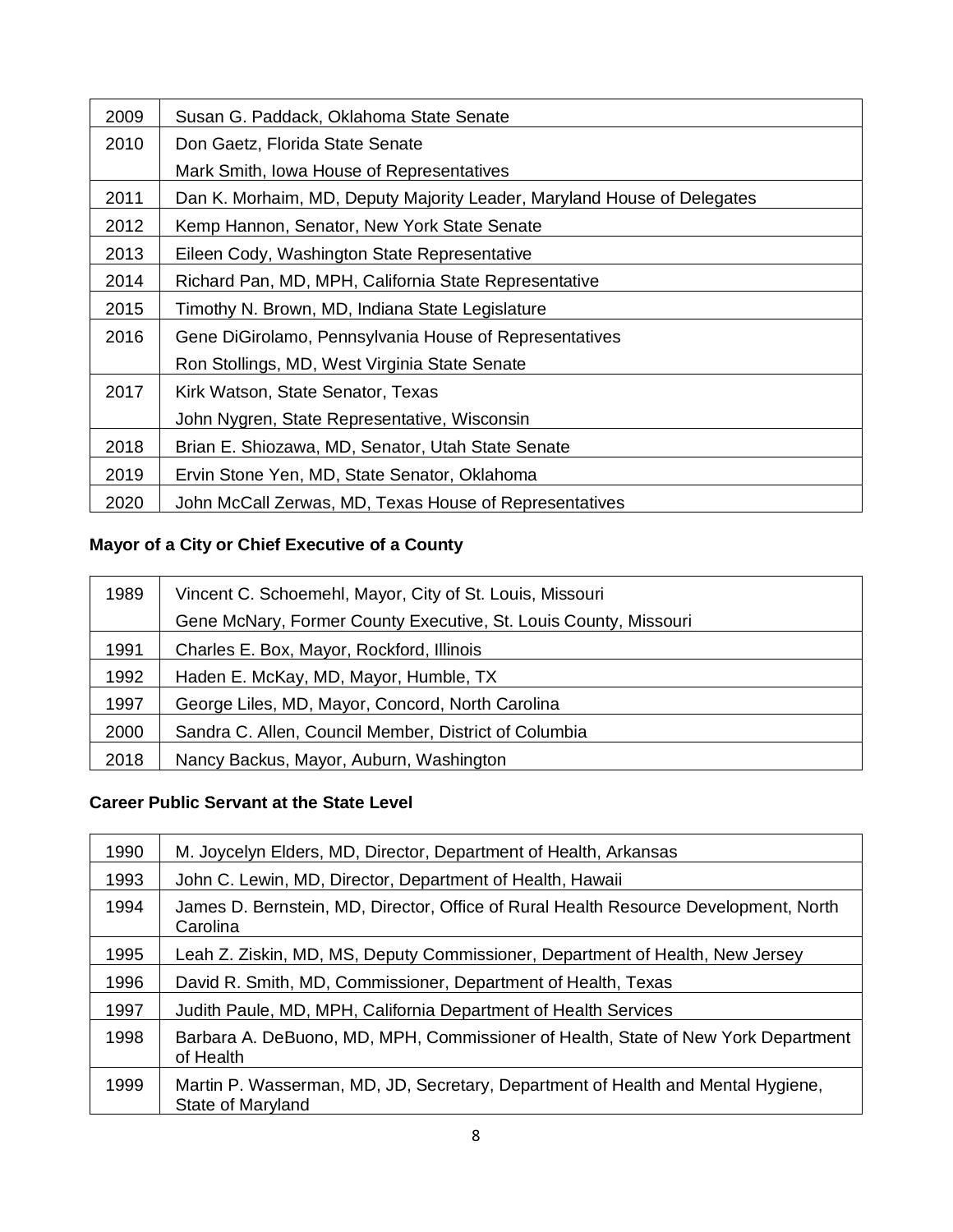| 2002 | Maxine Hayes, MD, MPH, State Health Officer, Washington State Department of Health                                                                                                                       |
|------|----------------------------------------------------------------------------------------------------------------------------------------------------------------------------------------------------------|
| 2003 | Robert B. Stroube, MD, MPH, State Health Commissioner, Commonwealth of Virginia                                                                                                                          |
| 2004 | David Hood, Secretary, Department of Health and Hospitals, State of Louisiana                                                                                                                            |
| 2007 | Dora Anne Mills, MD, MPH, Director, Maine Center for Disease Control and Prevention,<br>Maine Department of Health and Human Services                                                                    |
| 2008 | Guthrie S. Birkhead, MD, MPH, Director, Center for Community Health and the AIDS<br>Institute New York State Department of Health                                                                        |
| 2009 | Pamela S. Hyde, JD, Secretary, Human Services Department of New Mexico                                                                                                                                   |
| 2010 | Mary C. Selecky, Secretary, Washington State Department of Health                                                                                                                                        |
| 2011 | Donald E. Williamson, MD, State Health Officer, Alabama Department of Public Health                                                                                                                      |
| 2012 | Richard Powers, MD, Associate Professor of Pathology University of Alabama at<br>Birmingham                                                                                                              |
| 2013 | Charles M. Palmer, Director, Iowa Department of Human Services                                                                                                                                           |
| 2014 | Susan E. Birch, MBA, BSN, RN, Executive Director, Colorado Department of Health Care<br>Policy and Financing                                                                                             |
| 2015 | Joseph W. Thompson, MD, MPH, Director, Arkansas Center for Health Improvement<br>Professor, Colleges of Medicine and Public Health, University of Arkansas for Medical<br>Sciences, General Pediatrician |
| 2016 | Mary Currier, MD, MPH, State Health Officer, Mississippi State Department of Health                                                                                                                      |
| 2017 | Elizabeth Roberts, Secretary, Executive Office of Health & Human Services, Rhode<br>Island                                                                                                               |
| 2019 | Ellen M. Provost, DO, MPH, MS, Director, Alaska Native Epidemiology Center Alaska<br><b>Native Tribal Health Consortium</b>                                                                              |
| 2020 | Tim Jones, MD, Assistant Commissioner and State Epidemiologists, Tennessee<br>Department of Health                                                                                                       |
| 2021 | John R. Baird, MD, MPH, Coroner/North Dakota State Health Officer Cass County North<br>Dakota Department of Public Health                                                                                |

#### **Career Public Servant at the Local Level**

| 1990 | Mary Ann Arty, RN, Chair, Delaware County Council, Pennsylvania                                                                                         |
|------|---------------------------------------------------------------------------------------------------------------------------------------------------------|
|      | Sylvia Drew Ivie, RN, Executive Director, T.H.E. Clinic for Women, Los Angeles,<br>California                                                           |
|      | Clarence L. Brumback, MD, Former Director, Palm Beach County Public Health Unit,<br>Florida                                                             |
|      | Florence Reeves, BSN, Executive Director, Community Health Care Delivery System,<br>Tacoma, Washington                                                  |
|      | Ellen Leahy, MN, Director, Missoula City/County Health Department, Montana John<br>Potterat, STD/AIDS Control Program Manager, El Paso County, Colorado |
| 1994 | Laurance N. Nickey, MD, FAAP, Director, El Paso City-County Health Department, Texas                                                                    |
| 1995 | Ann L. Elderkin, PA, Director, Somerville, Massachusetts Health Department                                                                              |